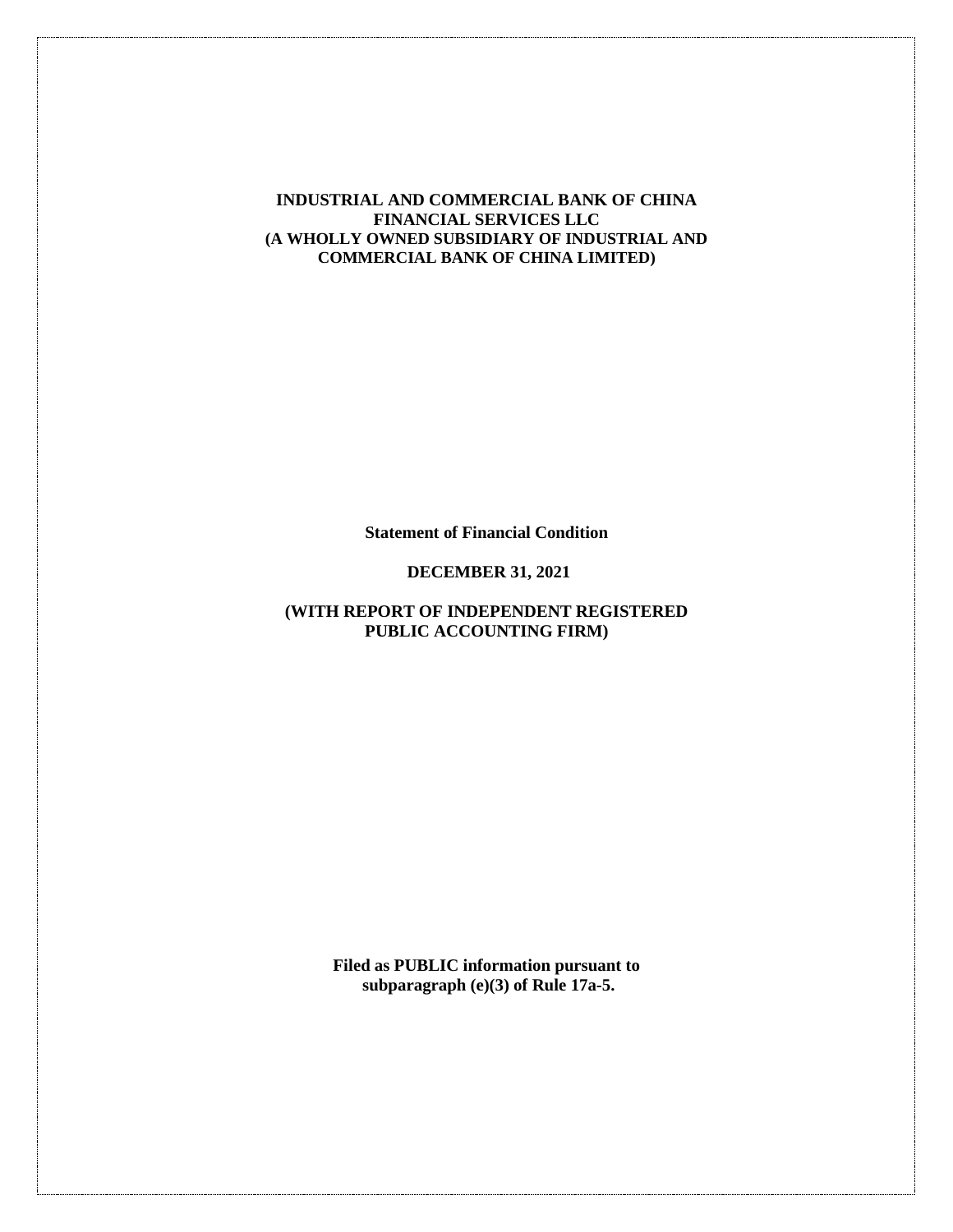# **Deloitte**

Deloitte & Touche LLP 30 Rockefeller Plaza New York, NY 10112-0015 **USA** 

Tel: 1 212 436 2000 Fax: 1 212 436 5000 www.deloitte.com

#### REPORT OF INDEPENDENT REGISTERED PUBLIC ACCOUNTING FIRM

To the Board of Managers and Sole Member of Industrial and Commercial Bank of China Financial Services LLC

#### **Opinion on the Financial Statements**

We have audited the accompanying statement of financial condition of Industrial and Commercial Bank of China Financial Services LLC (the "Company") as of December 31, 2021, and the related notes (collectively referred to as the "financial statement"). In our opinion, the financial statement presents fairly, in all material respects, the financial position of the Company as of December 31, 2021, in conformity with accounting principles generally accepted in the United States of America.

#### **Basis for Opinion**

This financial statement is the responsibility of the Company's management. Our responsibility is to express an opinion on the Company's financial statement based on our audit. We are a public accounting firm registered with the Public Company Accounting Oversight Board (United States) ("PCAOB") and are required to be independent with respect to the Company in accordance with the U.S. federal securities laws and the applicable rules and regulations of the Securities and Exchange Commission and the PCAOB.

We conducted our audit in accordance with the standards of the PCAOB. Those standards require that we plan and perform the audit to obtain reasonable assurance about whether the financial statement is free of material misstatement, whether due to error or fraud.

Our audit included performing procedures to assess the risks of material misstatement of the financial statement, whether due to error or fraud, and performing procedures that respond to those risks. Such procedures included examining, on a test basis, evidence regarding the amounts and disclosures in the financial statement. Our audit also included evaluating the accounting principles used and significant estimates made by management, as well as evaluating the overall presentation of the financial statement. We believe that our audit provides a reasonable basis for our opinion.

Deloite e Tauche LLP

March 1, 2022

We have served as the Company's auditor since 2021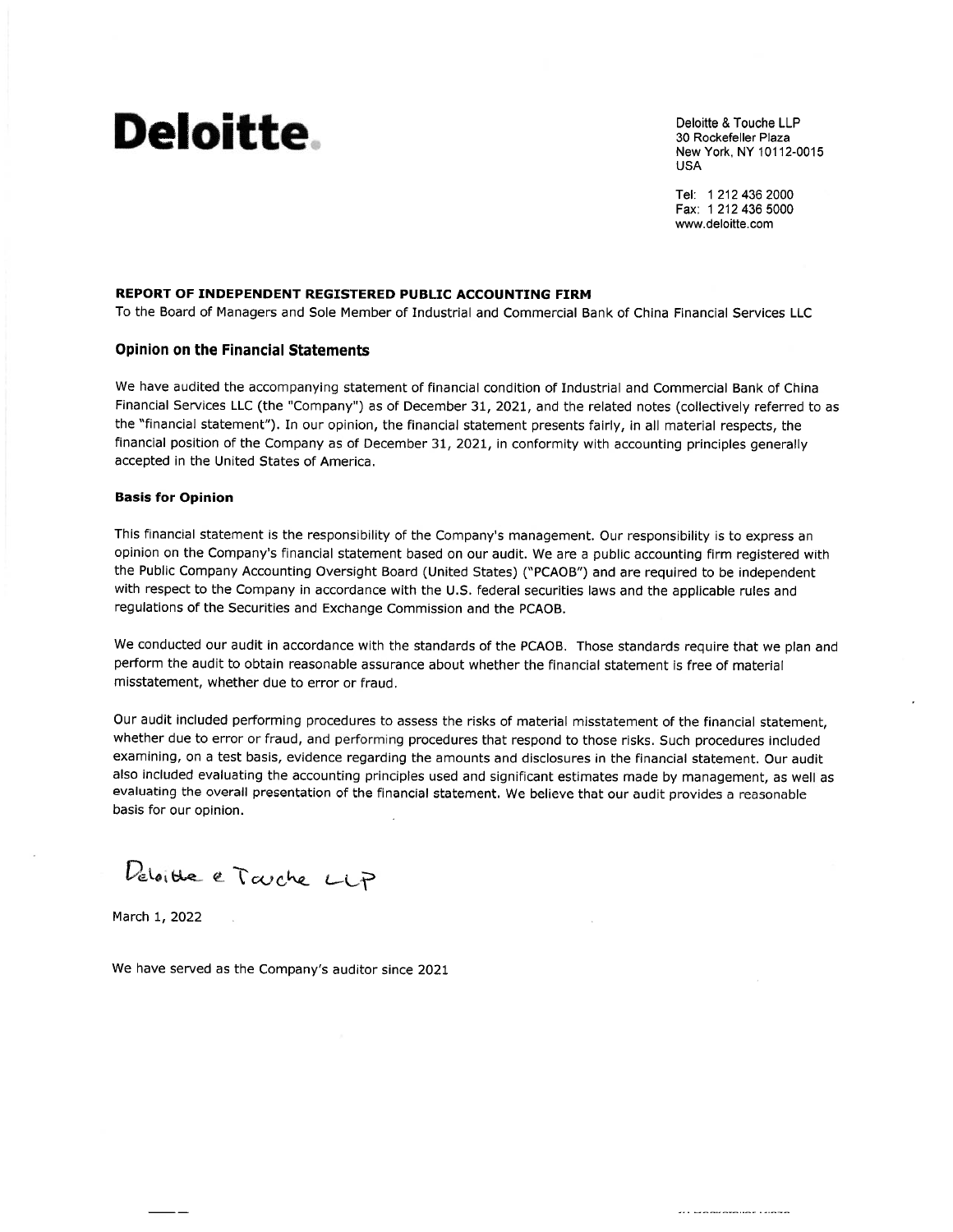#### **Page**

## **Financial Statements:**

| <b>Statement of Financial Condition</b> |  |
|-----------------------------------------|--|
|                                         |  |
|                                         |  |
|                                         |  |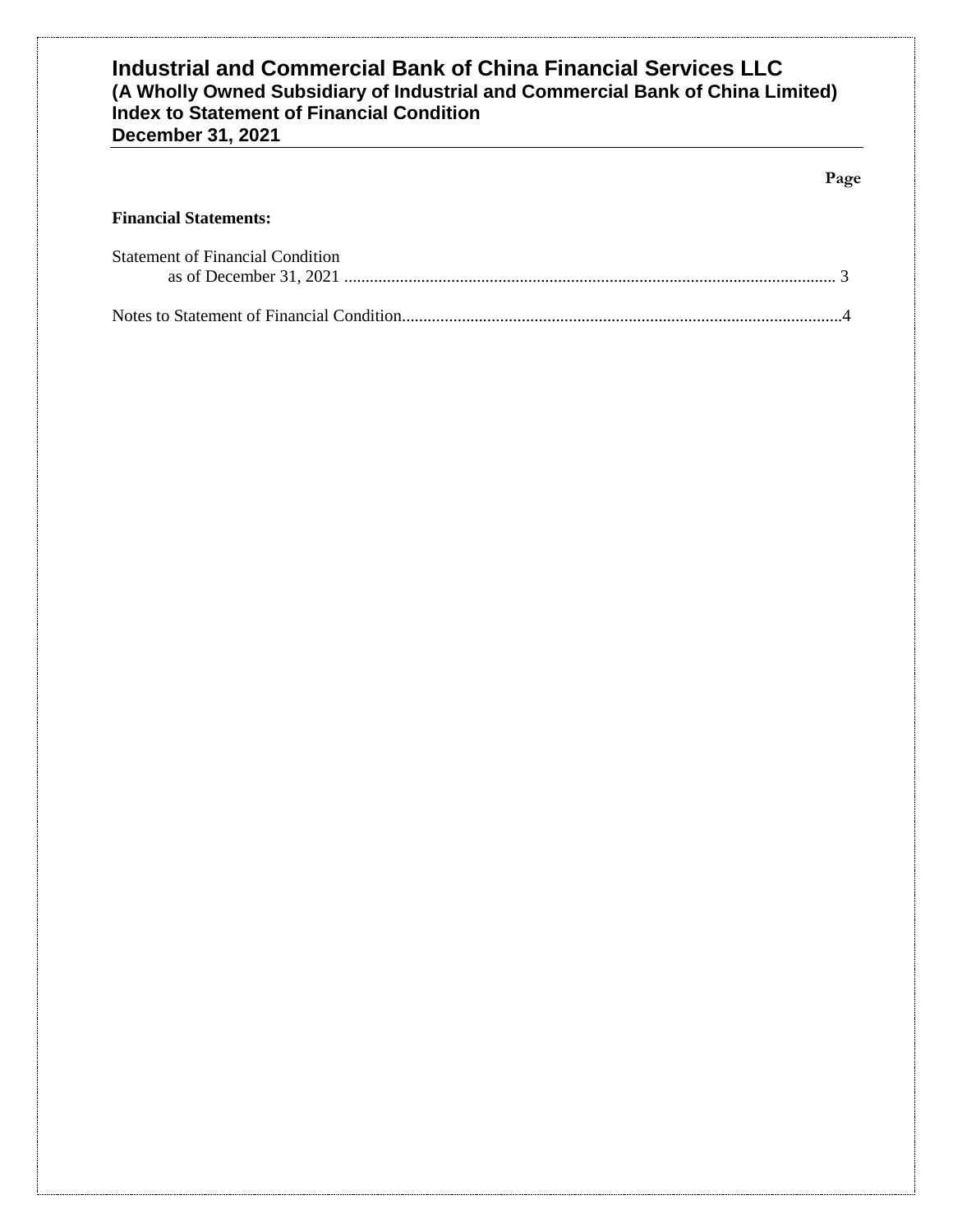| Assets                                                                  |                             |
|-------------------------------------------------------------------------|-----------------------------|
| Cash                                                                    | \$<br>163,465,244           |
| Securities purchased under agreements to resell, net                    | 16,521,330,765              |
| Securities borrowed                                                     | 6,582,281,183               |
| Cash and Securities deposited with clearing or depository organizations |                             |
| or segregated under federal and other regulations or requirements       | 243,856,402                 |
| Derivative contracts                                                    | 54,252,816                  |
| Receivables:                                                            |                             |
| Customers                                                               | 108,498,514                 |
| Broker-dealers and clearing organizations                               | 336,164,876                 |
| Secured demand note receivable                                          | 500,000,000                 |
| Interest and dividends receivable                                       | 2,212,265                   |
| Right of use asset                                                      | 15,829,061                  |
| Furniture, equipment and leasehold improvements, net of                 |                             |
| accumulated depreciation and amortization of \$25,804,279               | 1,808,199                   |
| Securities received as collateral                                       | 124, 177, 747               |
| Other assets                                                            | 33,668,088                  |
| <b>Total assets</b>                                                     | \$<br>24,687,545,160        |
| <b>Liabilities and Member's Capital</b>                                 |                             |
| Liabilities:                                                            |                             |
| Short term borrowings                                                   | \$<br>300,000,000           |
|                                                                         |                             |
| Securities sold under agreements to repurchase, net                     | 20,685,791,046              |
| Securities loaned<br>Derivative contracts                               | 2,393,420,369<br>54,252,816 |
| Payables:                                                               |                             |
| Customers                                                               | 99,055,912                  |
| Broker-dealers and clearing organizations                               | 421,350,321                 |
| Lease liability                                                         | 16,665,941                  |
|                                                                         |                             |
| Deferred tax liability                                                  | 1,274,963                   |
| Interest and dividends payable                                          | 1,751,163                   |
| Obligation to return securities                                         | 124, 177, 747               |
| Other liabilities                                                       | 14,662,457                  |
|                                                                         | 24,112,402,735              |
| Borrowings subordinated to claims of general creditors                  | 500,000,000                 |
| Member's capital                                                        | 75,142,425                  |
| Total liabilities and member's capital                                  | \$<br>24,687,545,160        |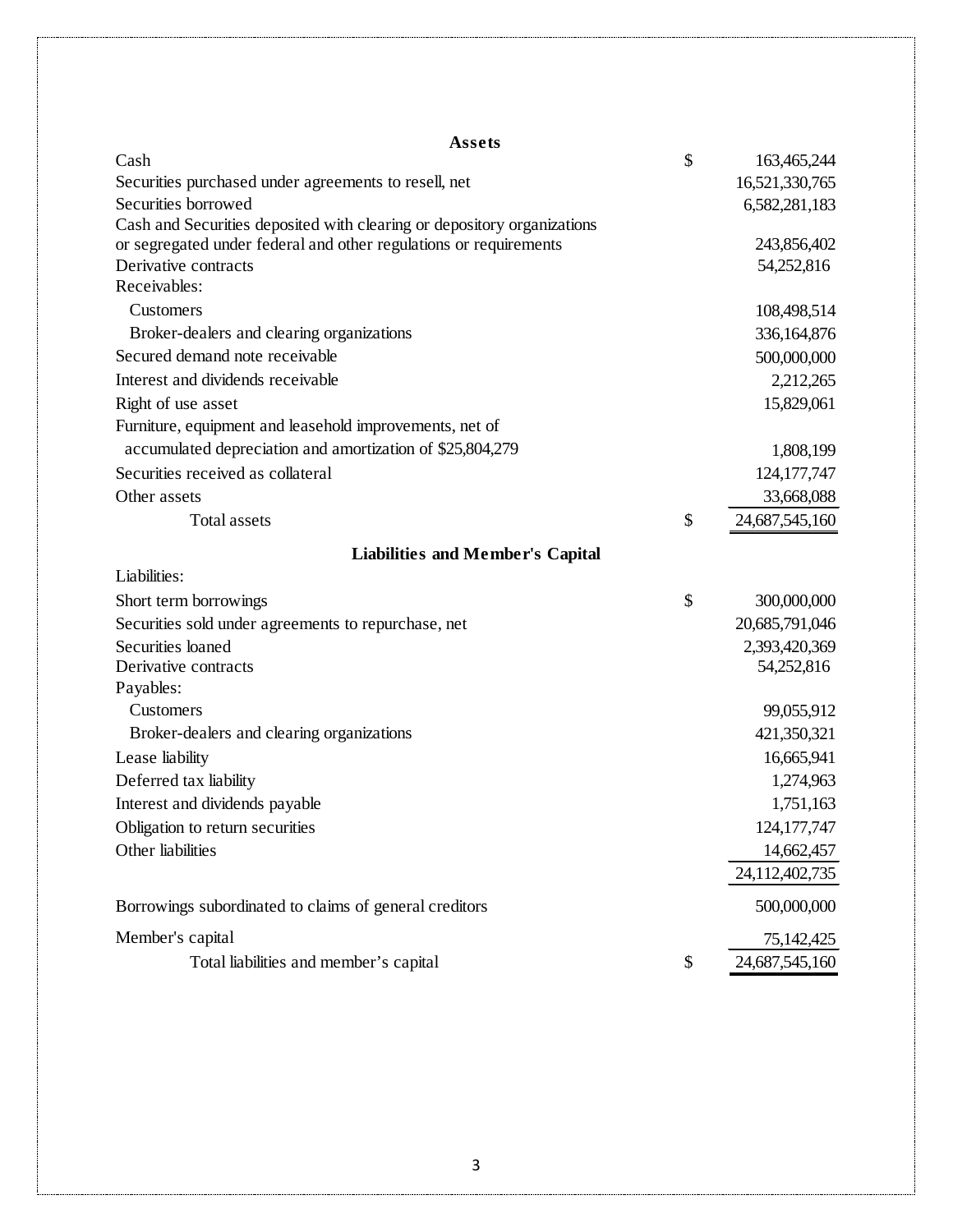#### **(1) Organization and Nature of Business**

Industrial and Commercial Bank of China Financial Services LLC (the "Company") is a wholly owned subsidiary of Industrial and Commercial Bank of China Limited (the "Parent"). The Company is a registered broker-dealer with the U.S. Securities and Exchange Commission ("SEC") under the Securities Exchange Act of 1934 and a member of the Financial Industry Regulatory Authority ("FINRA"). The Company's business is to offer securities clearing, processing and financing services to clients.

#### **(2) Significant Accounting Policies**

#### *(a) Basis of Presentation*

 The Company's financial statements are prepared in accordance with accounting principles generally accepted in the United States of America ("U.S. GAAP"), which requires management to make estimates and assumptions that affect the reported amounts of assets and liabilities and disclosure of contingent assets and liabilities at the date of the financial statements and the reported amounts of revenues and expenses during the reporting period. Actual results could differ materially from those estimates.

#### *(b) Cash and Cash Equivalents*

The Company defines cash equivalents to be highly liquid investments with original maturities of ninety days or less. The Company maintains amounts due from banks which, at times, exceed federally insured limits.

#### *(c) Receivables from and Payables to Customers and Broker-dealers and Clearing Organizations*

Receivables from customers and broker-dealers and clearing organizations and Payables to customers and broker-dealers and clearing organizations include amounts due on regular way securities transactions and margin transactions. Securities owned by customers, including those that collateralize margin or similar transactions are not reflected in the Statement of Financial Condition. Customer transactions that are failed to be received or delivered are recorded in Receivables from and Payables to broker-dealers and clearing organizations on the Statement of Financial Condition.

The Company engages in margin lending to clients that allows the client to borrow against the value of qualifying securities and is included within Receivables from customers and broker-dealers in the Company's Statement of Financial Condition. Client receivables generated from margin lending activities are collateralized by client-owned securities held by the Company.

The Company monitors required margin levels and established credit limits daily and, pursuant to such guidelines, requires clients to deposit additional collateral, or reduce positions, when necessary. Margin loans are extended on a demand basis and are not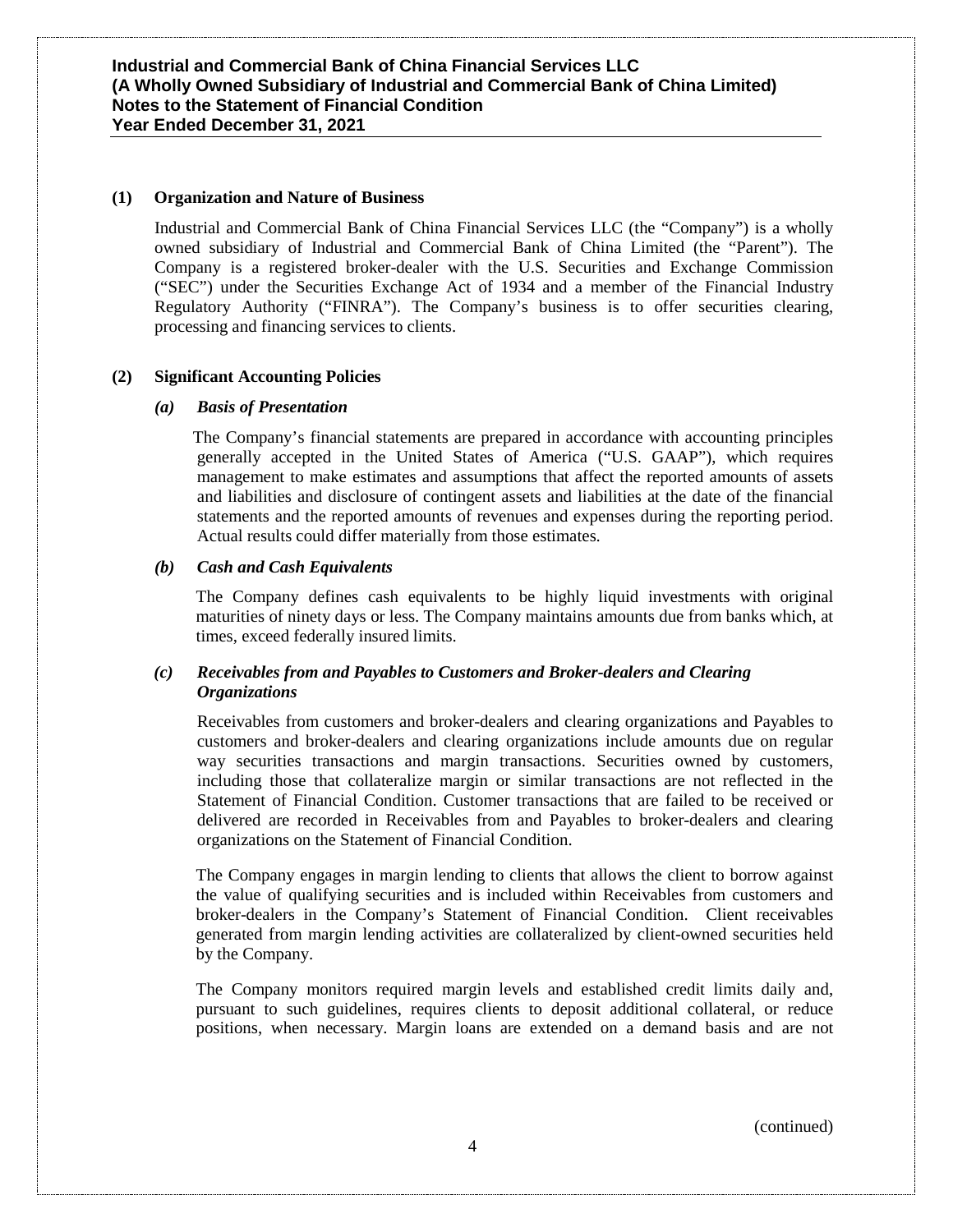committed facilities. Factors considered in the review of margin loans are the amount of the loan, the intended purpose, the degree of leverage being employed in the account, and overall evaluation of the portfolio to ensure proper diversification or, in the case of concentrated positions, appropriate liquidity of the underlying collateral or potential hedging strategies to reduce risk. Additionally, positions related to concentrated or restricted positions require a review of any legal impediments to liquidation of the underlying collateral. Underlying collateral for margin loans is reviewed with respect to the liquidity of the proposed collateral positions, valuation of securities, historic trading range, volatility analysis and an evaluation of industry concentrations. For these transactions, adherence to the Company's collateral policies significantly limits the Company's credit exposure in the event of a client default. The Company may request additional margin collateral from clients, if appropriate, and, if necessary, may sell securities that have not been paid for or purchase securities sold but not delivered from customers.

At December 31, 2021, cash and securities of \$243,856,402 were deposited with clearing and depository organizations.

As a result of the Company's customer activities, the Company is required by rules mandated by its regulator to segregate cash or qualified securities to satisfy such regulations, which have been promulgated to protect customer assets. At December 31, 2021, qualified securities segregated for regulatory purposes consisted of United States Treasuries of \$137,426,862, which represents fair value. These qualified securities were sourced from Reverse repurchase agreements in the Company's Statement of Financial Condition.

#### *(d) Income Taxes*

The Company accounts for income taxes in accordance with Financial Accounting Standards Board ("FASB") Accounting Standards Codification ("ASC") 740, Accounting for Income Taxes. FASB ASC 740 requires that deferred taxes be established based upon the temporary differences between financial statement and income tax bases of assets and liabilities using the enacted statutory rates.

The Company files federal tax returns on a stand-alone basis and is included in the combined New York State and City Article 9A return with the Parent and its affiliates. Pursuant to a tax sharing arrangement with the Parent and certain affiliates, the Company establishes an intercompany payable/receivable for any current state and local tax expenses. Deferred tax is provided in full, using the balance sheet method, on temporary differences arising between the tax bases of assets and liabilities and their carrying amounts in the financial statements.

The Company is included in certain state and local combined returns of the Parent. The Company calculates the state and local provision for income taxes by using a separate-return method. Under this method, the Company is assumed to file separate state and local returns with the tax authorities, thereby reporting taxable income or loss and paying the applicable tax to or receiving the appropriate refund from the Parent. The Company's state and local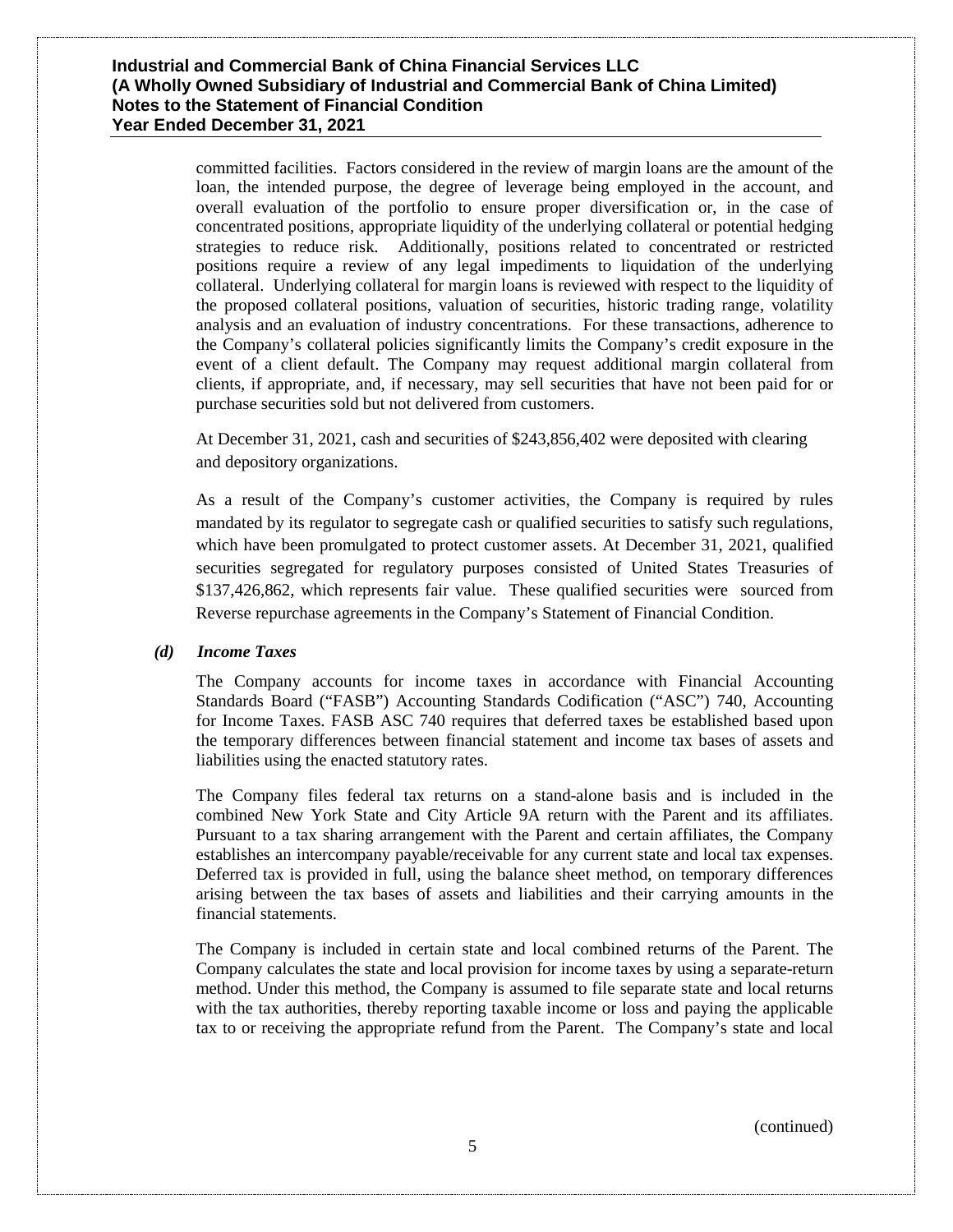current provision is the amount of tax payable or refundable on the basis of a hypothetical, current-year separate return. The Company provides deferred taxes on temporary differences and on any carryforwards that the Company could claim on a hypothetical return and assesses the need for a valuation allowance on the basis of projected state and local separatereturn results.

Any difference between the state and local tax provision (or benefit) allocated to the Company under the separate-return method and payments to be made to (or received from) the Parent for tax expense is treated as either dividends or capital contributions.

The Company recognizes and measures its unrecognized tax benefits in accordance with FASB ASC 740. Under that guidance the Company assesses the likelihood, based on their technical merit, that tax positions will be sustained upon examination based on the facts, circumstances and information available at the end of each period. The measurement of unrecognized tax benefits is adjusted when new information is available, or when an event occurs that requires a change.

#### *(e) Collateralized Transactions*

#### **(i) Securities Purchased Under Agreements to Resell and Securities Sold Under Agreements to Repurchase**

Securities purchased under agreements to resell ("reverse repurchase agreements") and securities sold under agreements to repurchase ("repurchase agreements") are accounted for as collateralized financing transactions and are recorded at the amount of cash paid or received plus accrued interest. Due to the highly liquid nature of the underlying collateral (primarily U.S. government and agency securities) and the short-term maturity of these agreements, the majority of reverse repurchase agreements are recorded at contractual amounts which approximate fair value. It is the policy of the Company to take possession of securities in order to collateralize reverse repurchase agreements. The collateral value, including accrued interest, is monitored daily and additional collateral is obtained when appropriate to protect the Company in the event of default by the counterparty. All repurchase and reverse repurchase activities are transacted under master netting agreements that give the Company the right, in the event of default, to liquidate collateral held and offset receivables and payables with the same counterparty. Accrued interest income and interest expense are reported as part of Securities purchased under agreements to resell and Securities sold under agreements to repurchase, respectively, on the Statement of Financial Condition.

#### **(ii) Securities Borrowed and Loaned Transactions**

Securities borrowed and loaned transactions are accounted for as collateralized financing transactions. The Company pledges cash or securities to collateralize securities borrowed transactions, and will receive cash or securities to collateralize securities loaned transactions. Cash collateral transactions are recorded at contracted amount plus accrued interest. The Company also enters into securities borrow transactions where the collateral plus accrued interest delivered or received, is other securities (security-for-security transactions). The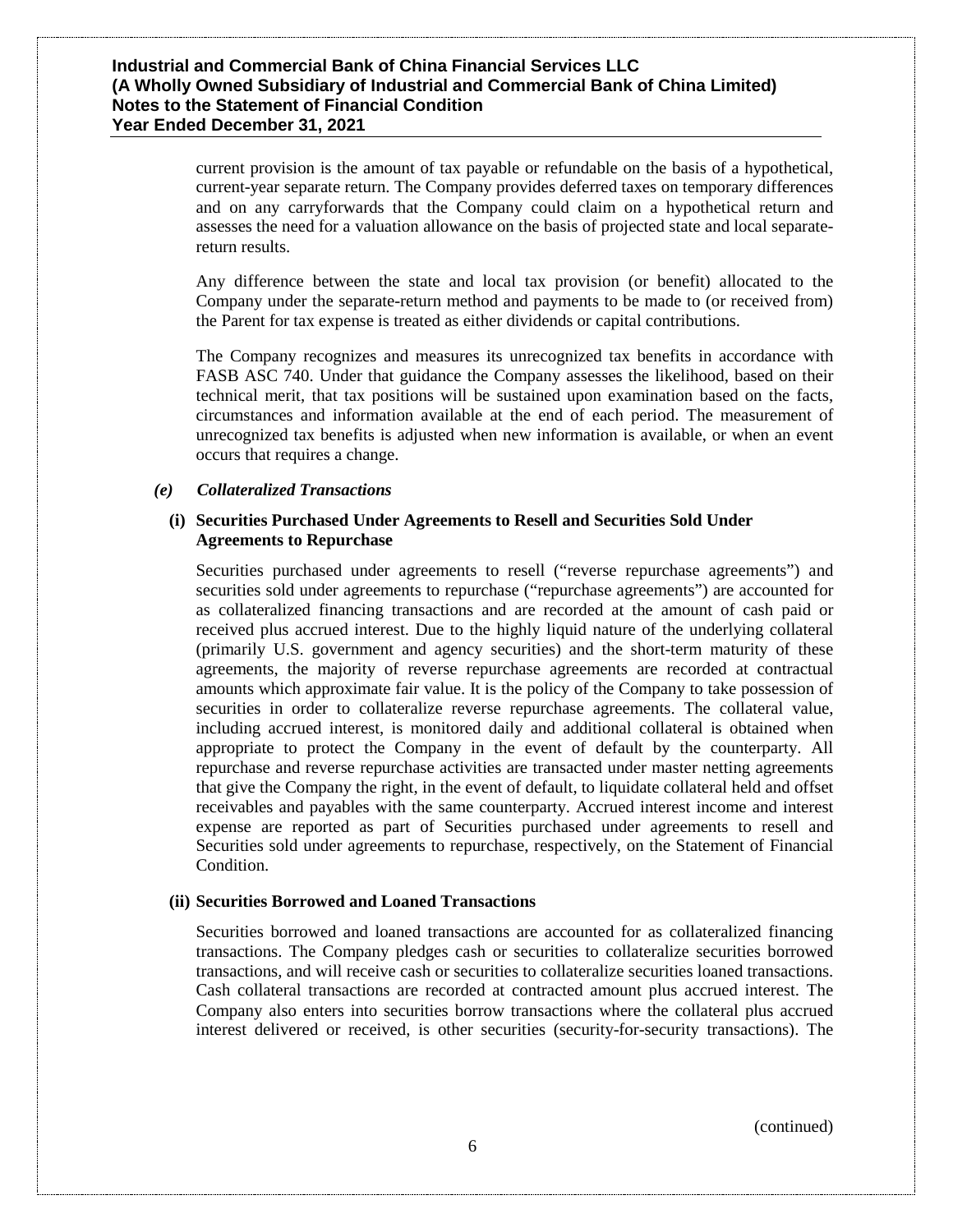Company's accounting policy is to record a balance sheet gross-up entry for security-forsecurity finance transactions, when the Company is legally the "lender", included within securities received as collateral and obligation or return securities on the Statement of Financial Condition.

Securities borrowed transactions require the Company to deposit collateral with the lender in excess of the market value of the securities borrowed. The fair value of securities borrowed and loaned is monitored daily and additional collateral is obtained or refunded when appropriate to protect the Company in the event of default by the counterparty.

Rebates earned or paid on securities borrowing or lending transactions are shown in the Interest income or Interest expense, respectively, on the Statement of Operations and in Interest and dividends receivable or Interest and dividends payable, respectively, on the Statement of Financial Condition.

All securities borrowed and loaned transactions are subject to an enforceable master netting agreement that give the Company the right, in the event of default, to liquidate collateral held and offset receivables and payables with the same counterparty.

#### *(f) Fair Value of Financial Instruments*

Securities deposited with clearing or depository organizations or segregated under federal and other regulations or requirements, Securities received as collateral, Obligation to return securities, and Derivative contracts are measured at fair value as required by the Accounting Standard Codification ("ASC") No. 820.

U.S. GAAP establishes a hierarchy that maximizes the use of relevant observable inputs and minimizes the use of unobservable inputs when determining Fair Value estimates. Fair value is defined as the price that would be received to sell an asset or paid to transfer a liability (i.e., the "exit price") in an orderly transaction between market participants at the measurement date. The three levels of inputs are:

Level 1 - Unadjusted quoted prices in active markets for identical assets or liabilities that the Company has the ability to access.

Level 2 - Observable inputs other than quoted prices included in Level 1 that are observable for the asset or liability, either directly or indirectly.

Level 3 - Unobservable inputs for the asset or liability.

The assets and liabilities measured at fair value are classified as Level 2 given that the valuation is based on observable inputs.

All other of the Company's financial assets and liabilities are carried at contracted amounts, which approximate fair value given the short-term nature of these assets and liabilities. Cash is classified as Level 1,while all other financial assets and liabilities are classified as Level 2.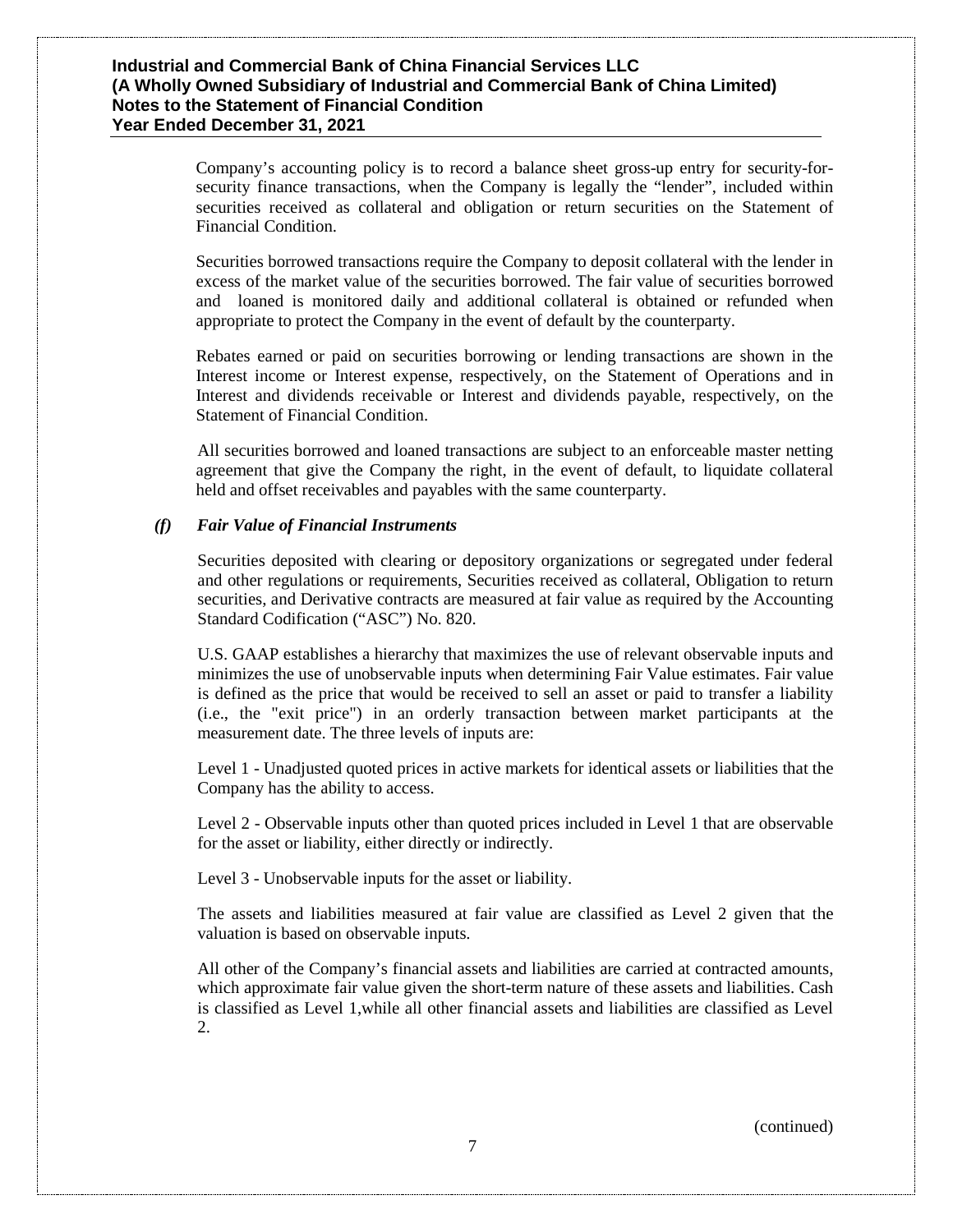#### *(g) Revenue from Contracts with Customers*

The Company buys and sells and routes for execution securities on behalf of its customers. Each time a customer enters into a buy or sell transaction, the Company charges a fee. Clearing fee (including order routing) revenue and related clearing expenses are recorded on the trade date (the date that the Company fills the trade order by finding and contracting with a counterparty and confirms the trade with the customer). The Company believes the performance obligation is satisfied on the trade date because that is when the underlying financial instrument or purchaser is identified, the pricing is agreed upon and the risks and rewards of ownership have been transferred to/from the customer. Clearing fee revenues represent the only material revenue from contracts with customers. A substantial majority of the Company's revenues are comprised of financial services products that are not within the scope of ASC 606, *Revenue from Contracts with Customers.* The receivables associated with clearing fees are recorded in Other Assets in the Statement of Financial Condition and were \$2,579,641 and \$2,773,438 as of December 31, 2020, and December 31, 2021, respectively.

#### *(h)* **Leases (ASC 842)**

The Company leases office space and a disaster recovery site, which are both accounted for as operating leases. The Company determines if an arrangement is or contains a lease at the lease inception date by evaluating whether the arrangement conveys the right to use an identified asset and whether the Company obtains substantially all of the economic benefits from and has the ability to direct the use of the asset. Leases with initial term of twelve months or less are not recorded in the Statement of Financial Condition.

At the lease commencement date, the Company recognizes a lease liability and an Right of Use (ROU) asset representing its right to use the underlying asset over the lease term. The initial measurement of the lease liability is calculated on the basis of the present value of the remaining lease payments and the ROU asset is measured on the basis of this liability, adjusted by prepaid and accrued rent, lease incentives, and initial direct costs. The subsequent measurement of a lease is dependent on whether the lease is classified as an operating lease or a finance lease. Operating lease cost is recognized on a straight-line basis over the lease term, with the cost presented as a component of the Occupancy expense line item in the Statement of Operations.

As of the application date of ASC Topic 842, the Company's leases have remaining terms ranging from 1 to 4 years. When determining the lease term, the Company does not include renewal options unless the renewals are deemed to be reasonably certain of being exercised at the lease commencement date.

ASC Topic 842 requires that a lessee use the rate implicit in the lease when measuring the lease liability and ROU asset, unless that rate is not readily determinable. Alternatively, the Company is permitted to use its incremental borrowing rate ("IBR") which is defined as the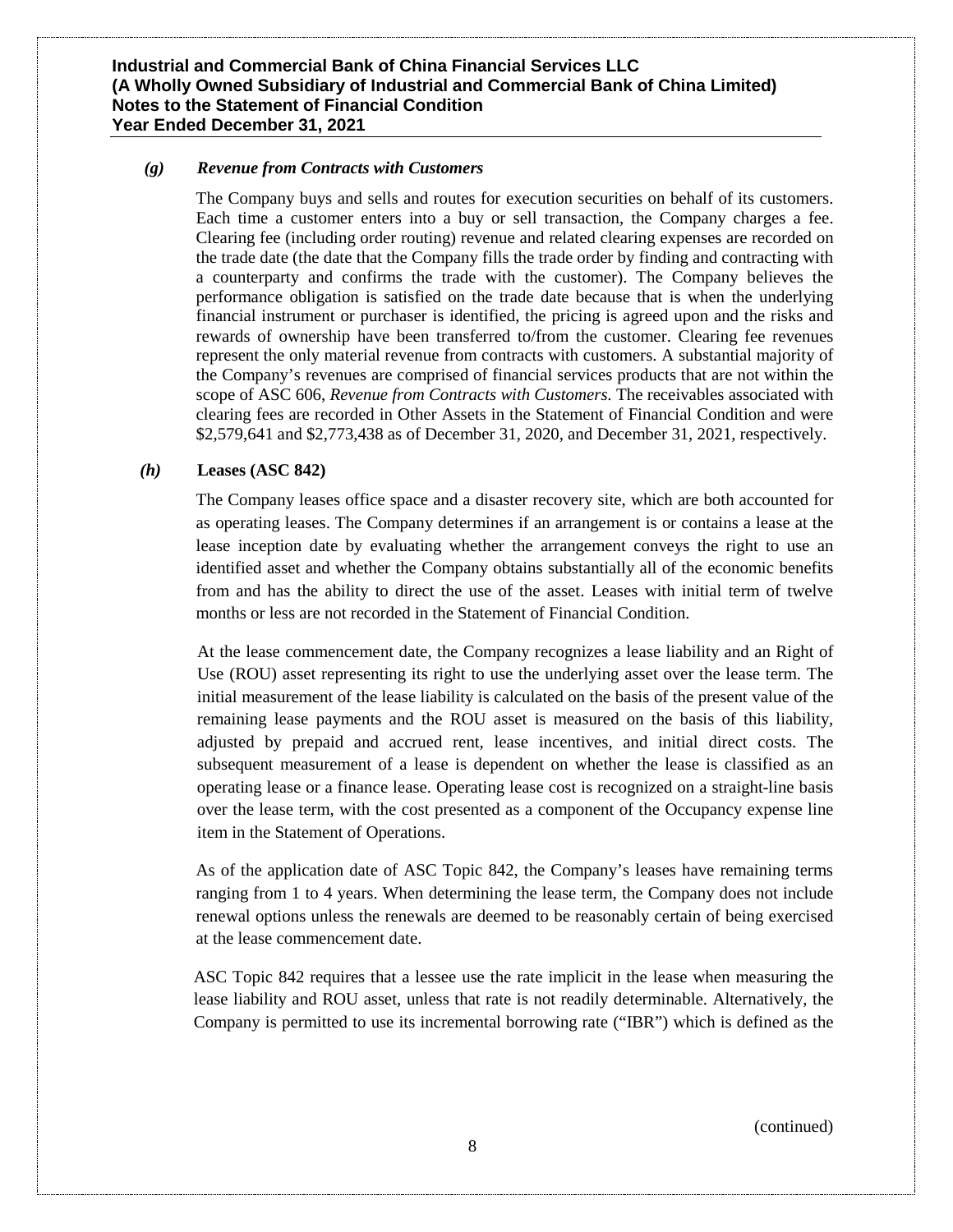rate of interest that the Company would have to pay to borrow on a collateralized basis over a similar term an amount equal to the lease payments in a similar economic environment. Since the rate implicit in the lease is not readily determinable, the Company uses its incremental borrowing rate when measuring its leases. The IBR is calculated by utilizing the daily treasury yield curve rates, as published by the U.S Department of the Treasury, adjusted with a risk base spread provided by the Group.

See Note 13 for lease disclosures.

#### *(i)* **Accounting Developments**

In June 2016, the Financial Accounting Standards Board ("FASB") issued ASU 2016-13, Financial Instruments - Credit Losses (Topic 326): Measurement of Credit Losses on Financial Instruments. The ASU introduces the Current Expected Credit Loss ("CECL") model which replaced the current incurred loss model used for recognizing impairment provisions.

The CECL impairment accounting framework requires management to recognize lifetime expected credit losses associated with financial assets measured at an amortized cost basis and certain off-balance sheet credit exposures at the time the financial asset is originated or acquired. The expected credit losses are adjusted each period for changes in expected lifetime credit losses. Entities may apply the practical expedient provided in the standard for assets secured by collateral if they reasonably expect the borrower or the counterparty to continue to replenish the collateral to meet the requirements of the contracts. Under the practical expedient, entities may elect to measure the allowance for expected credit losses by comparing the amortized cost basis of the financial asset with the fair value of collateral at the measurement date. The Company evaluated its assets and found that all in scope assets qualify for a practical expedient available to streamline the application of CECL. Upon application of practical expedient the Company concluded that reasonable expectation of credit losses is immaterial.

Upon adoption of this standard, the Company, did not record a CECL adjustment at December 31, 2021 or during the year then ended.

Simplifying the Accounting for Income Taxes.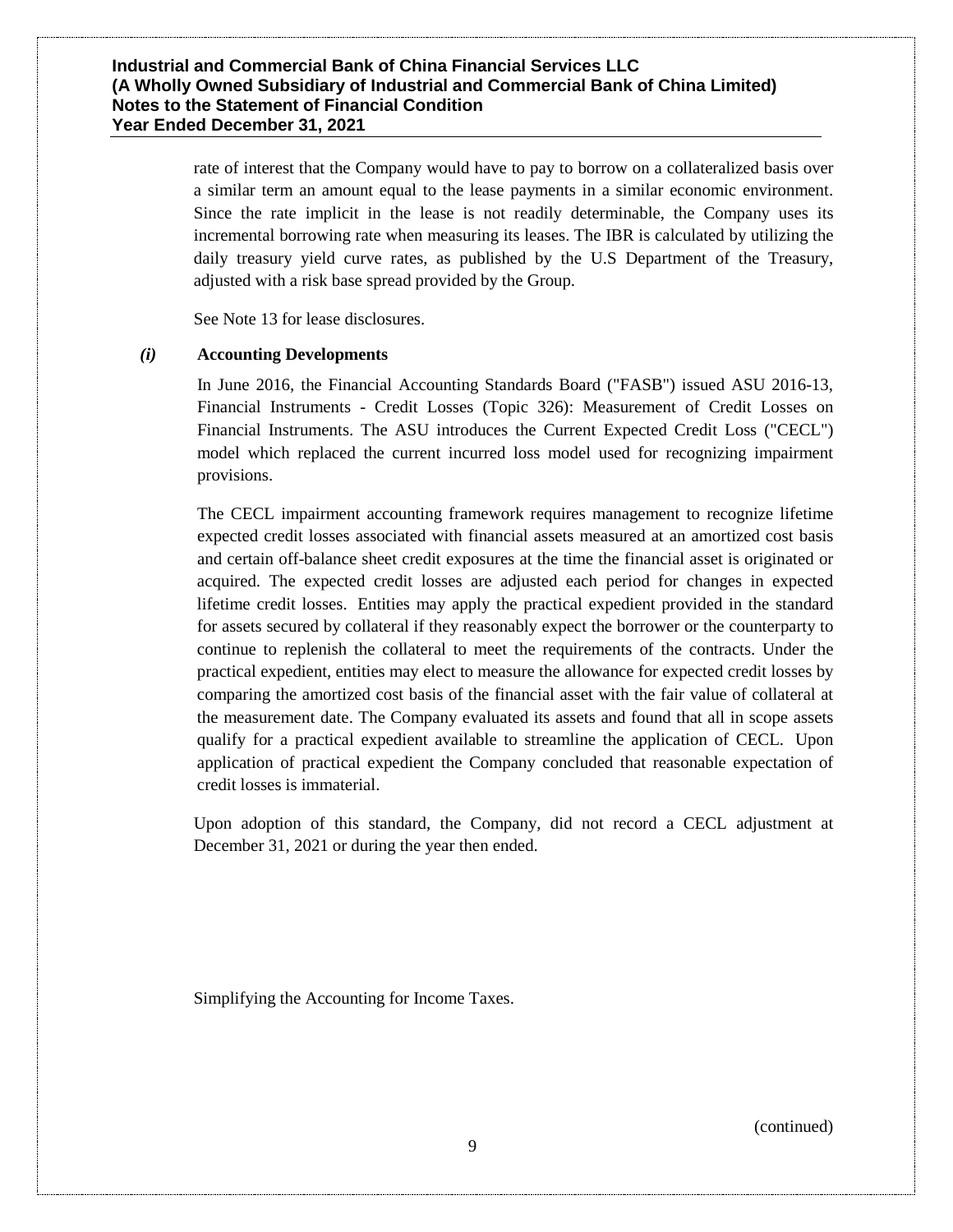In December 2019, the Financial Accounting Standards Board ("FASB") amended the guidance to simplify the accounting for income taxes as part of its initiative to reduce complexity in accounting standards. The amendments remove certain exceptions to the general income tax accounting principles and provides for both consistency in application of and simplification for other areas within U.S. GAAP by clarifying and amending existing guidance. This update was adopted as of January 1, 2021 and did not have a material impact on the Company's financial statements.

#### *(j)* **Member's Capital**

The December 31, 2020 Member's Capital was decreased by a \$197,463 correction associated with a prior period error relating to leases. In 2021 the Company received a \$2,251,521 non-cash capital contribution associated with the reimbursement of taxes by the Parent.

#### **(3) Securities Financing**

The table below presents the gross and net resale and repurchase agreements and stock borrow and stock loan transactions, and the related amount of netting with the same counterparty under enforceable netting agreements ("counterparty netting") included in the Statement of Financial Condition. All of the gross carrying values of these arrangements are subject to enforceable netting agreements. The table below also presents the amounts not offset in the Statement of Financial Condition.

|                                         | As of December 31, 2021       |    |                      |               |                                     |  |  |  |
|-----------------------------------------|-------------------------------|----|----------------------|---------------|-------------------------------------|--|--|--|
|                                         | Assets                        |    |                      |               | <b>Liabilities</b>                  |  |  |  |
|                                         |                               |    | Securities purchased |               | Securities sold<br>under agreements |  |  |  |
| (in millions)                           | under agreements<br>to resell |    |                      | to repurchase |                                     |  |  |  |
| Amounts included in the                 |                               |    |                      |               |                                     |  |  |  |
| <b>Statement of Financial Condition</b> |                               |    |                      |               |                                     |  |  |  |
| Gross carrying value                    |                               | \$ | 37,236               | \$            | 41,401                              |  |  |  |
| Counterparty netting                    |                               |    | (20,715)             |               | (20,715)                            |  |  |  |
|                                         |                               | \$ | 16,521               | $\mathcal{S}$ | 20,686                              |  |  |  |
| (in millions)                           |                               |    | <b>Stock Borrow</b>  |               | <b>Stock Loan</b>                   |  |  |  |
| Amounts included in the                 |                               |    |                      |               |                                     |  |  |  |
| <b>Statement of Financial Condition</b> |                               |    |                      |               |                                     |  |  |  |
| Gross carrying value                    |                               | \$ | 6,582                | \$            | 2,393                               |  |  |  |
| Counterparty netting                    |                               |    |                      |               |                                     |  |  |  |
| <b>Net</b>                              |                               | \$ | 6,582                | \$            | 2,393                               |  |  |  |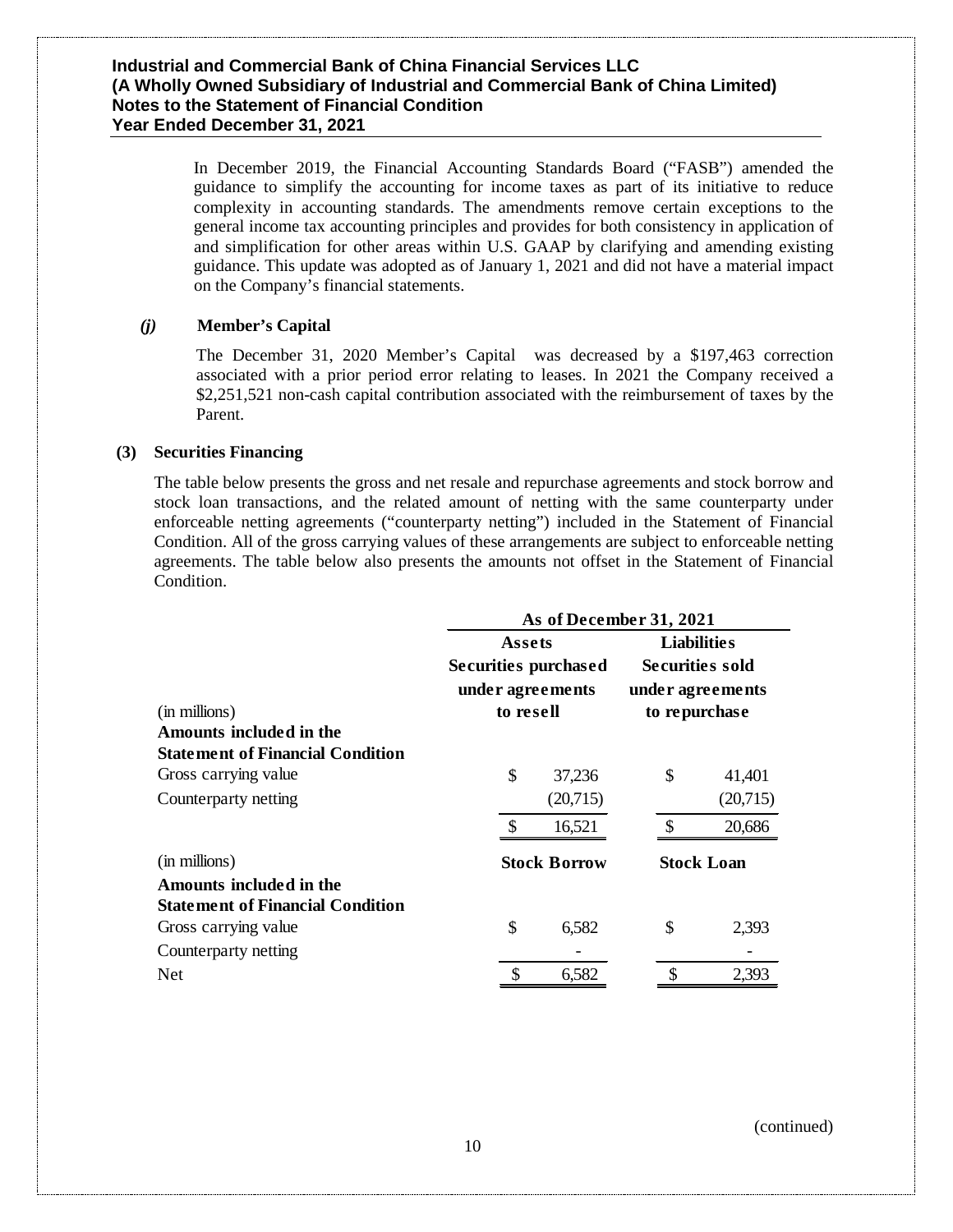| The following table presents the net amount of financial assets and liabilities subject to |  |  |  |  |  |  |
|--------------------------------------------------------------------------------------------|--|--|--|--|--|--|
| enforceable master netting agreements, "MNA":                                              |  |  |  |  |  |  |

| December 31, 2021                                                         |               | Net amount<br>included on the                     |                                    |               |                               |
|---------------------------------------------------------------------------|---------------|---------------------------------------------------|------------------------------------|---------------|-------------------------------|
| (in millions)                                                             |               | <b>Statement of</b><br><b>Financial Condition</b> | <b>Amounts</b> not<br>offset $(1)$ |               | <b>Net</b><br><b>Exposure</b> |
| Financial assets subject to<br>enforceable MNA (1)<br>Securities borrowed | \$            | 6,582                                             | \$<br>6,582                        | \$            |                               |
| Securities purchased under<br>agreements to resell, net                   |               | 16,521                                            | 16,521                             |               |                               |
| <b>Total</b>                                                              |               | 23,103                                            | \$<br>23,103                       | $\mathcal{S}$ |                               |
| <b>Financial liabilities subject to</b><br>enforceable MNA                |               |                                                   |                                    |               |                               |
| Securities loaned                                                         | \$            | 2,393                                             | \$<br>2,393                        | \$            |                               |
| Securities sold under<br>agreements to repurchase                         |               | 20,686                                            | 20,686                             |               |                               |
| <b>Total</b>                                                              | $\mathcal{S}$ | 23,079                                            | \$<br>23,079                       | \$            |                               |

(1) Amounts relate to master netting agreements which have been determined to be legally enforceable in the event of default but where certain other criteria are not met in accordance with applicable offset accounting guidance.

The following tables present gross obligations for repurchase agreements and securities loaned transactions received as collateral by remaining contractual maturity and class of collateral pledged.

|                                             |                                                     |   | <b>At December 31, 2021</b> |   |           |               |                          |          |
|---------------------------------------------|-----------------------------------------------------|---|-----------------------------|---|-----------|---------------|--------------------------|----------|
|                                             | <b>Remaining Contractual Maturity (In Millions)</b> |   |                             |   |           |               |                          |          |
|                                             | Overnight                                           |   | Less than                   |   | $30 - 90$ |               | Over                     |          |
|                                             | or Continuous                                       |   | 30 days                     |   | days      |               | 90 days                  | Total    |
| Repurchase Agreements (2)                   | \$<br>39.999                                        | S | 802                         | S | 600       | \$.           | $\overline{\phantom{a}}$ | \$41,401 |
| Securities Loaned                           | 2,393                                               |   |                             |   |           |               |                          | 2,393    |
| Gross amount of secured financing           |                                                     |   |                             |   |           |               |                          |          |
| included in the above offsetting disclosure | 42,392                                              | S | 802                         | S | 600       | <sup>\$</sup> |                          | \$43,794 |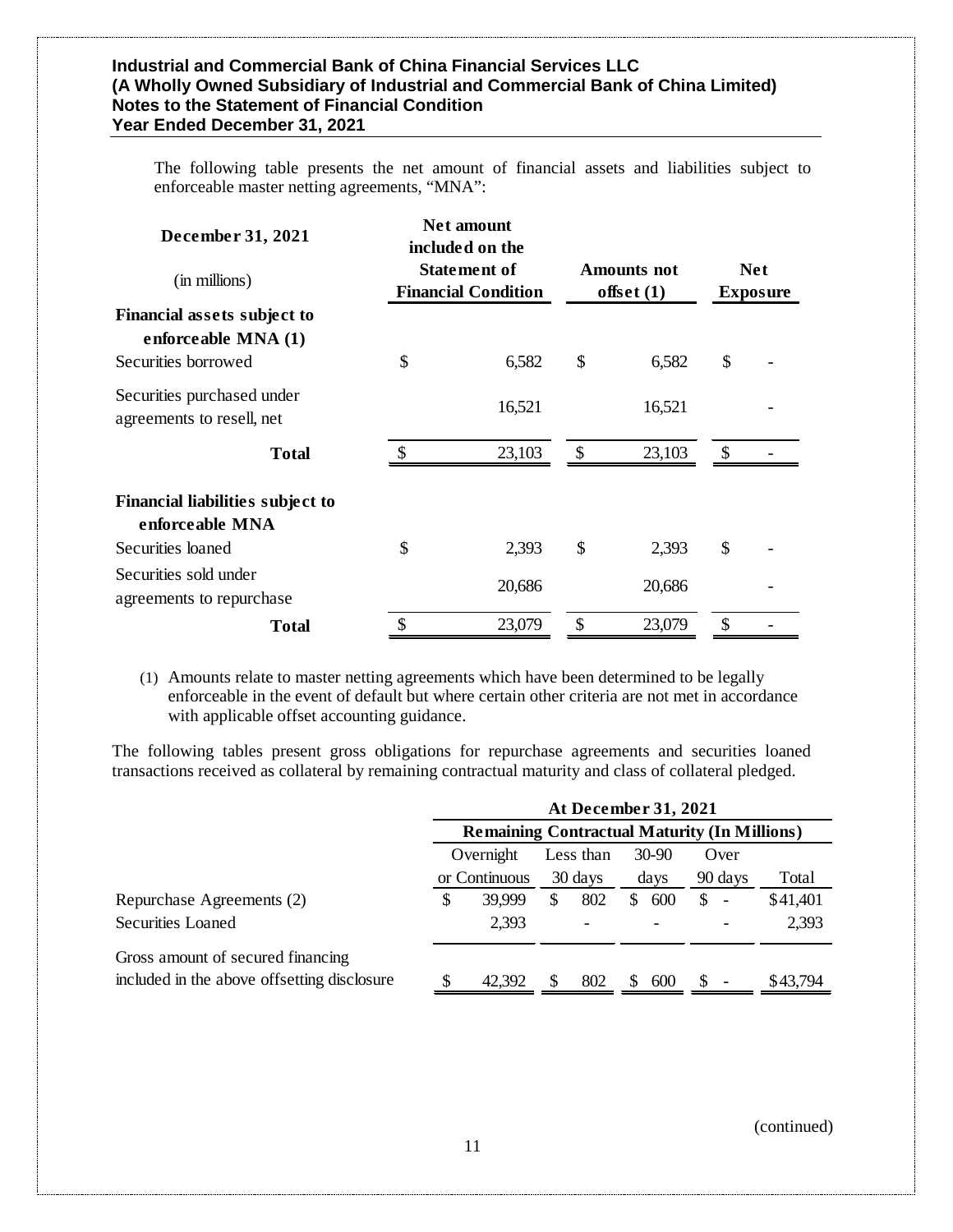(2) Amounts presented on a gross basis, prior to netting as shown on the Company's Statement of Financial Condition.

| <b>Secured Financing by the Class of Collateral</b><br>Pledged (in millions) | <b>At December</b><br>31, 2021 |        |  |  |
|------------------------------------------------------------------------------|--------------------------------|--------|--|--|
| Securities sold under agreement to repurchase (3)                            |                                |        |  |  |
| U.S. government and agency securities                                        | S                              | 41.295 |  |  |
| Corporate and other debt                                                     |                                | 106    |  |  |
| Total Securities sold under agreement to repurchase                          |                                | 41,401 |  |  |
| Securities loaned                                                            |                                |        |  |  |
| Corporate and other debt                                                     | S                              | 21     |  |  |
| Corporate equities                                                           |                                | 2,372  |  |  |
| <b>Total Securities loaned</b>                                               |                                | 2,393  |  |  |

(3) Amounts presented on a gross basis, prior to netting as shown on the Company's Statement of Financial Condition.

In the normal course of business, the Company obtains securities under agreements to resell and securities borrowed on terms which permit it to resell or lend the securities to others. At December 31, 2021, the Company obtained via either secured borrowings or reverse repurchase agreements securities with a fair value of approximately \$44 billion, of which approximately \$44 billion have been either sold under agreements to repurchase or lent to others in connection with the Company's activities.

At December 31, 2021, the Company had non-cash securities lending agreements where the Company was legally the Lender. The Company has transferred assets accounted for as financing, and received (U.S. equities) as collateral. The fair value of the collateral received is recorded in the Statement of Financial Condition as "Securities received as collateral" and "Obligation to return collateral" in the amount of \$124,177,747.

#### **(4) Intangible Assets**

Under the provisions of ASC 350*, Intangibles – Goodwill and Other*, for intangible assets not subject to amortization, the Company assessed qualitative factors to determine whether it is necessary to perform the two-step goodwill impairment test. Under the qualitative assessment the Company evaluated whether it is more likely than not that the fair value of goodwill is less than its carrying amount. Based on the analysis the Company has concluded that it is not necessary to perform the two-step goodwill impairment test and that it is more likely than not the fair value is greater than the carrying amounts of such assets. Intangible assets not subject to amortization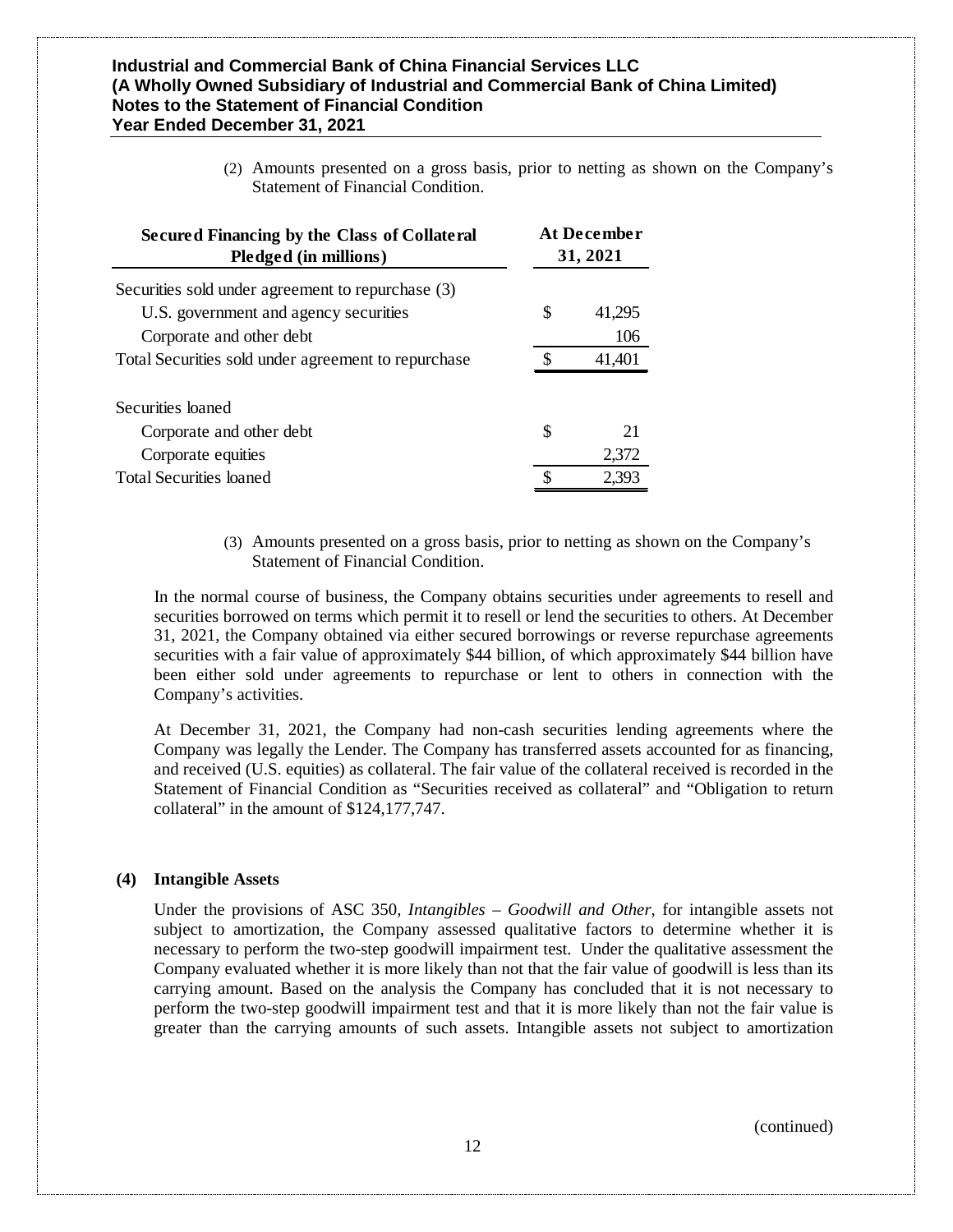consisting of customer relationships amounted to \$8,480,450 at December 31, 2021, and are included in Other assets in the Statement of Financial Condition.

#### **(5) Receivable From and Payable to Broker-Dealers and Clearing Organizations**

Amounts receivable from and payable to broker-dealers and clearing organizations at December 31, 2021 consist of the following:

|                                                                                                  | Receivable |                           |     | <b>Payable</b>            |
|--------------------------------------------------------------------------------------------------|------------|---------------------------|-----|---------------------------|
| Securities failed-to-deliver/receive<br>Receivable from and payable to clearing<br>organizations |            | 283,011,109<br>38,170,972 | \$. | 330,478,146<br>28,919,925 |
| Equity securities at cost $(1)$<br>Receivable from and payable to broker-dealers                 |            | 3,790,914<br>11,191,881   |     | 61,952,250                |
|                                                                                                  |            | 336,164,876               | S   | 421,350,321               |

(1) Equity securities at cost represent common and preferred shares associated with the Company's membership in Depository Trust & Clearing Company.

#### **(6) Furniture, Equipment and Leasehold Improvements**

Furniture, equipment and leasehold improvements consist of leasehold improvements, furniture, fixtures, computer and communication equipment, and software. Furniture, equipment and leasehold improvements are stated at cost less accumulated depreciation and amortization.

Leasehold improvements are amortized over the lesser of the estimated useful life of the asset or, where applicable, the remaining term of the lease, but generally not exceeding five years.

Furniture, equipment and leasehold improvement costs are tested for impairment whenever events or changes in circumstances suggest that an asset's carrying value may not be fully recoverable in accordance with current accounting guidance.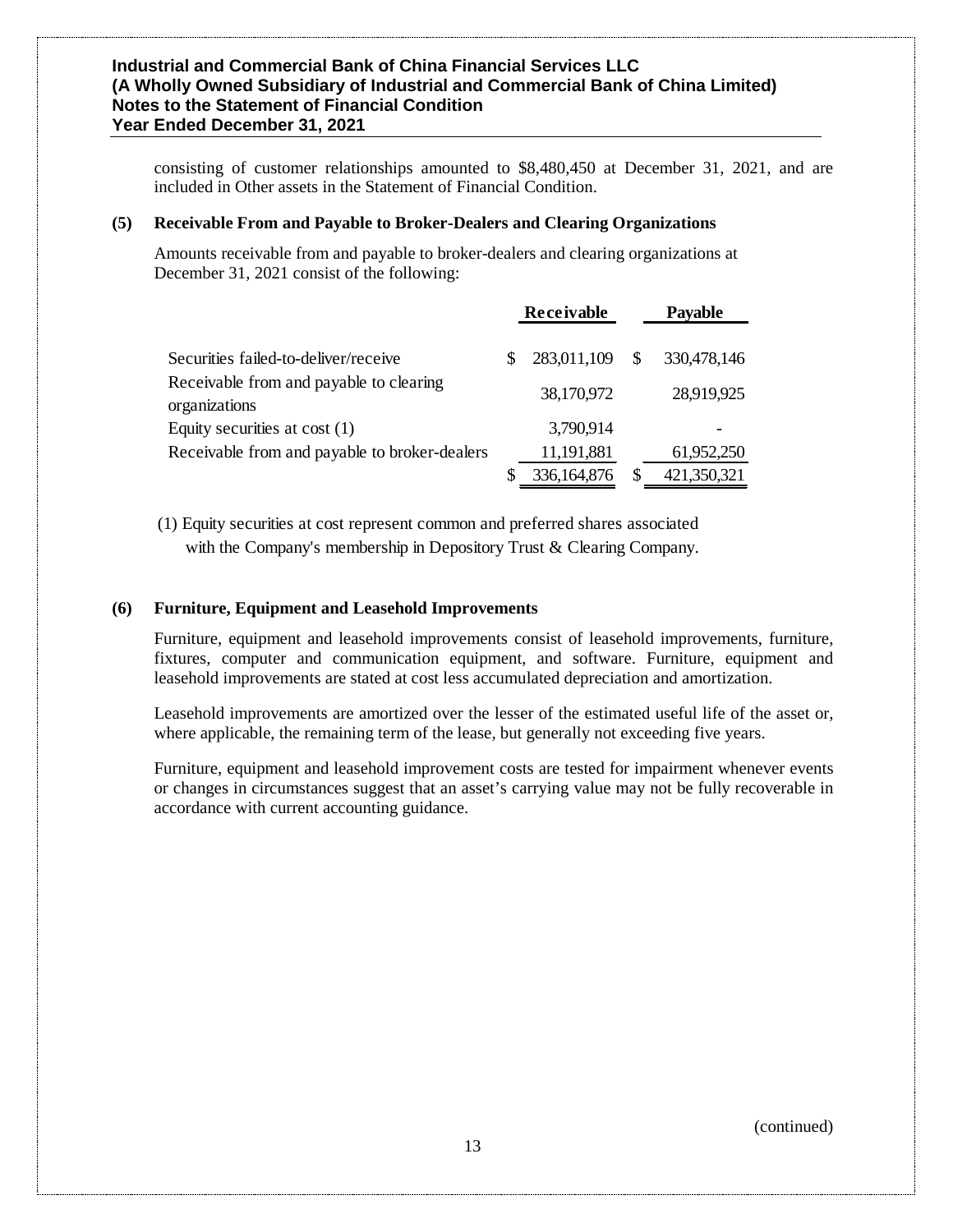Furniture, equipment and leaseholds consisted of the following at December 31, 2021:

| Furniture, equipment, and software              | S | 18,163,106   |
|-------------------------------------------------|---|--------------|
| Leasehold improvement                           |   | 9,449,372    |
|                                                 |   | 27,612,478   |
| Less: Accumulated depreciation and amortization |   | (25,804,279) |
|                                                 | S | 1,808,199    |

#### **(7) Related Party Transactions**

At December 31, 2021, included in Other liabilities in the Statement of Financial Condition, the Company had payables to the Parent and affiliates of \$1,764,746 accrued interest related to interest on subordinated borrowings and line of credit.

Pursuant to a tax sharing arrangement with the Parent and certain affiliates, the Company establishes a payable or receivable with the Parent for any current state and local tax expenses. At December 31, 2021, this receivable amounted to \$1,334,243 and was included in Other Assets in the Statement of Financial Condition.

The Company has agreements in place to clear transactions with an affiliate and the Parent. As of December 31, 2021, we had a payable with an affiliate of \$5,293,827 recorded in Payables: Customers in the Statement of the Financial Condition.

The Company has a committed line of credit arrangement with an affiliate in the amount of \$250,000,000. Draw-downs pursuant to the credit line are unsecured, and the agreement expires on September 19, 2025. In addition, the Company has entered into an additional committed line of credit arrangement with the Parent in the amount of \$200,000,000 and the agreement expires on November 15, 2023. During the year and as of December 31, 2021, there were no borrowings outstanding under those agreements. The Company recorded a commitment fee of \$950,000 as Interest expense in the Statement of Operations.

The Company also has an uncommitted short term money market lending facility available for up to \$500,000,000 with an affiliate, providing overnight funds at market rates. As of December 31, 2021, there was \$300,000,000 outstanding. Amounts borrowed under the facility are unsecured. The average balance outstanding was \$318,015,949.

During the year, the Company transacted reverse repurchase and repurchase agreements with the Parent and affiliates. As of December 31, 2021, there was \$197,812,500 reverse repurchase agreements outstanding with the Parent and affiliates. As of December 31, 2021, there was \$207,086,035 repurchase agreements outstanding with the Parent and affiliates as of December 31, 2021. During the year, the average balance of reverse repurchase agreements was \$520,257,317. During the year, the average balance of repurchase agreements was \$26,814,743.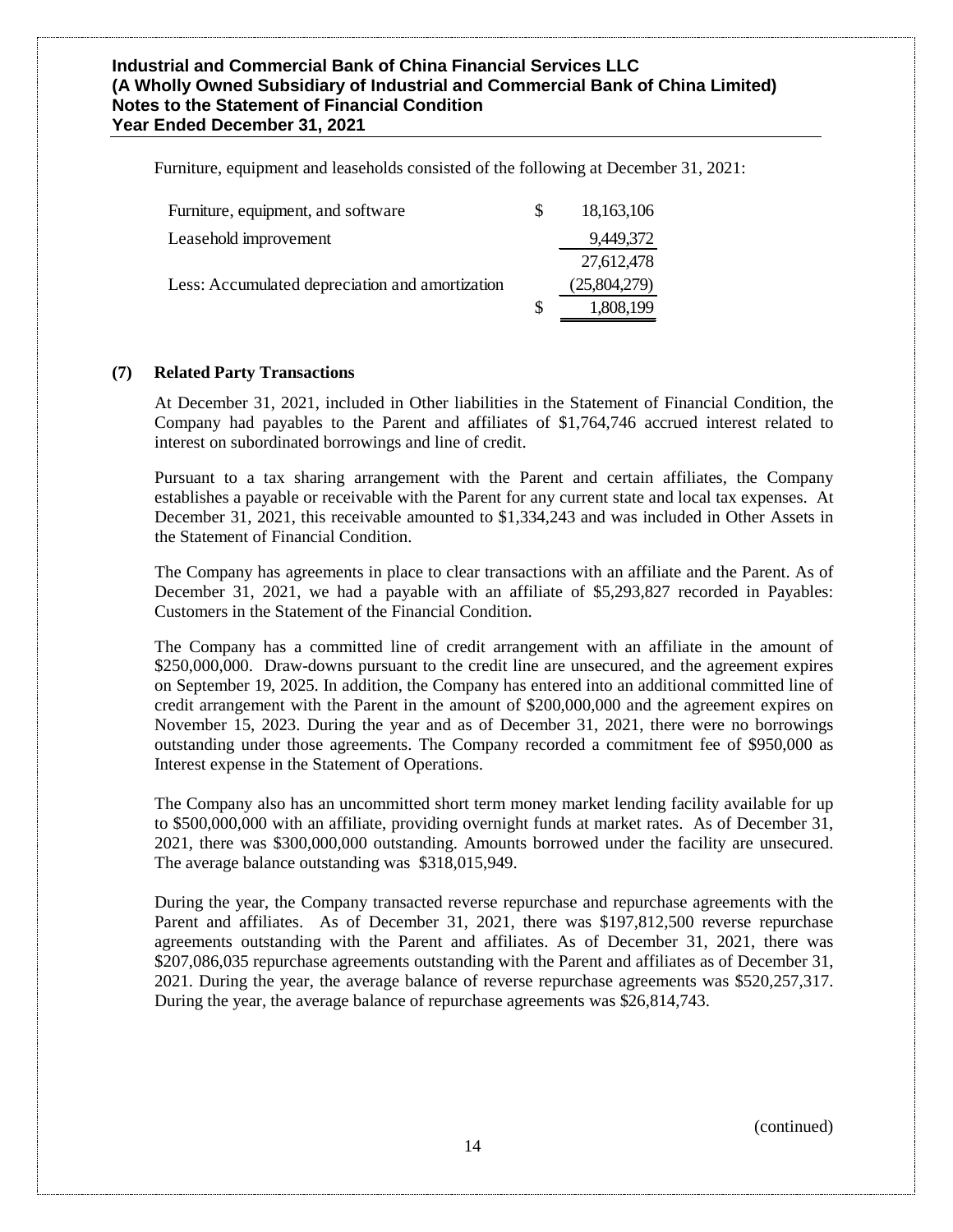In addition, the Company has subordinated borrowing agreements with the Parent. Please refer to Note 9 for details.

#### **(8) Employee Benefit Plans**

The Company maintains a Traditional and Roth 401(k) Plan (the "Plan"). Each year, participants may contribute up to 20% of pretax annual compensation, as defined in the Plan, subject to certain Internal Revenue Code limitations. Participants may also contribute amounts representing rollover distributions from other qualified plans. The Company will make a matching contribution up to 100% of the first 4% of base compensation that a participant contributes as pre-tax and after-tax contributions to the Plan. In addition, the Company will make a non-elective contribution of the lesser of 100% of the participant's contribution or 5% of a participant's base compensation.

#### **(9) Borrowings Subordinated to Claims of General Creditors**

The Company has three subordinated borrowing agreements and associated secured demand notes receivable with the Parent as follows:

| <b>Nominal</b>       | <b>Market</b><br>Value $(1)$ | <b>Maturity</b> | Interest<br>Rate |
|----------------------|------------------------------|-----------------|------------------|
| \$<br>100,000,000 \$ | 110,193,695                  | 10/15/2025      | 0.20%            |
| 300,000,000          | 316,086,908                  | 9/30/2023       | 0.20%            |
| 100,000,000          | 108,961,519                  | 8/29/2025       | 0.20%            |
| \$<br>500,000,000 \$ | 535,242,122                  |                 |                  |

(1) Market Value represents Fair Market Value of securities securing the demand notes less applicable haircuts.

The borrowings have been approved by FINRA and are available in computing net capital under SEC Rule 15c3-1. These borrowings are subordinated to the claims of general creditors and, to the extent they are required for the Company's continued compliance with minimum net capital requirements, they may not be repaid.

#### **(10) Income Taxes**

Total income tax benefit for the year ended December 31, 2021 includes the following: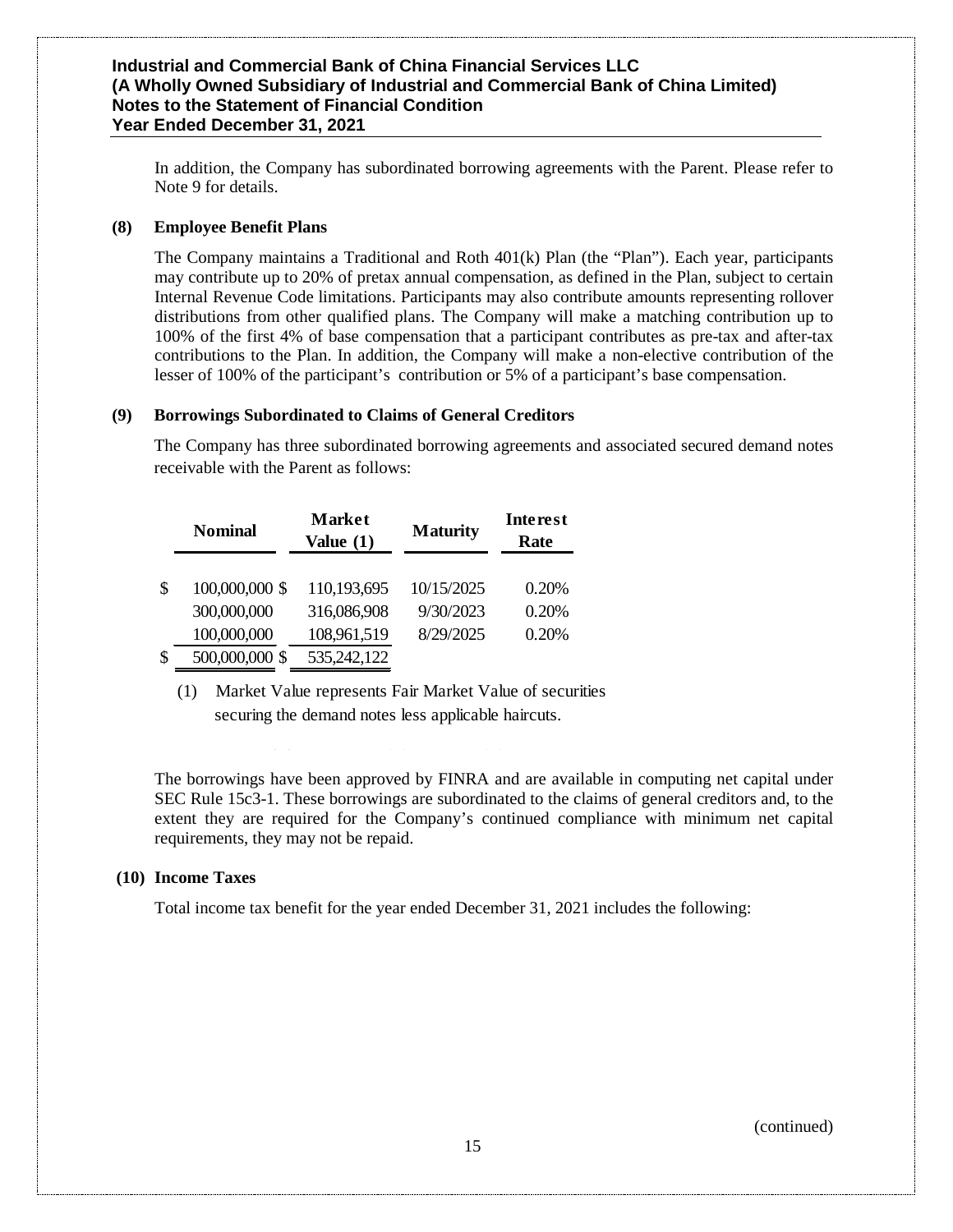|                                                  |    | Current     |    | Deferred         | Total          |
|--------------------------------------------------|----|-------------|----|------------------|----------------|
| Federal                                          | \$ | (673,730)   | S  | $(5,830,189)$ \$ | (6,503,919)    |
| State and local                                  |    | (601, 641)  |    | (2,631,844)      | (3,233,485)    |
| Tax Expense (Benefit) Before Valuation Allowance | S  | (1.275.371) | -S | $(8,462,033)$ \$ | (9.737.404)    |
| Change in Valuation Allowance                    |    |             |    | \$9.927.923      | \$ \$9,927,923 |
| Tax Expense (Benefit) After Valuation Allowance  |    | (1,275,371) |    | 1,465,890        | 190.519        |

The effective tax rate for the provision for income taxes for the year ended December 31, 2021 is (0.67)%. The difference between the effective tax rate on income before the provision for income taxes and the statutory U.S. federal income tax rate of 21% is mostly due to the establishment of a valuation allowance and state and local taxes.

Deferred income taxes reflect the net tax effects of temporary differences between the financial reporting and tax bases of assets and liabilities and are measured using the enacted tax rates and laws that will be in effect when such differences are expected to reverse. Deferred income taxes reflect the net tax effects of temporary differences between the carrying amounts of assets and liabilities for financial reporting purposes and the amounts used for income tax purposes. Net deferred tax assets at December 31, 2021 before valuation allowance were \$8,652,961, comprised of \$11,185,475 of gross deferred tax assets and \$2,532,514 of gross deferred tax liabilities. Both deferred tax assets of \$1,257,551 net of a \$9,927,923 valuation allowance and deferred tax liabilities of \$2,532,514 were reported in deferred tax liabilities on the Statement of Financial Condition. Deferred tax liabilities relate principally to the excess of book over tax basis of the intangible assets. Deferred tax assets relate principally to federal net operating losses and hypothetical state and local net operation losses under the Company's tax allocation policy and accrued bonuses. Federal taxes receivable of \$20,801,787 and intercompany state and local taxes receivable of \$1,334,243 are included in Other assets, in the Statement of Financial Condition.

The Company believes it is more-likely-than-not that the Company will realize the benefits of \$1,257,551 deferred tax assets out of the total \$11,185,475 of gross deferred tax assets after considering net operating loss carryforwards and the scheduled reversal of deferred tax liabilities over the period in which the deferred tax assets become deductible. As such, the Company has established a valuation allowance of \$9,927,923 for the year ended December 31, 2021.

As of December 31, 2021, the Company had no unrecognized tax benefits or related accrued interest and penalties. The Company does not expect this to change significantly within the next twelve months. The Company's policy is to account for interest and penalties as a component of Income tax expense.

The Company is not currently under examination for any federal income tax returns. The combined tax group of which the Company is a member, is currently under NYS examination for tax years 2015 to 2016 and NYC examination for tax years 2015 to 2017. The earliest taxable year that the Company can be subject to Federal tax examination is 2018.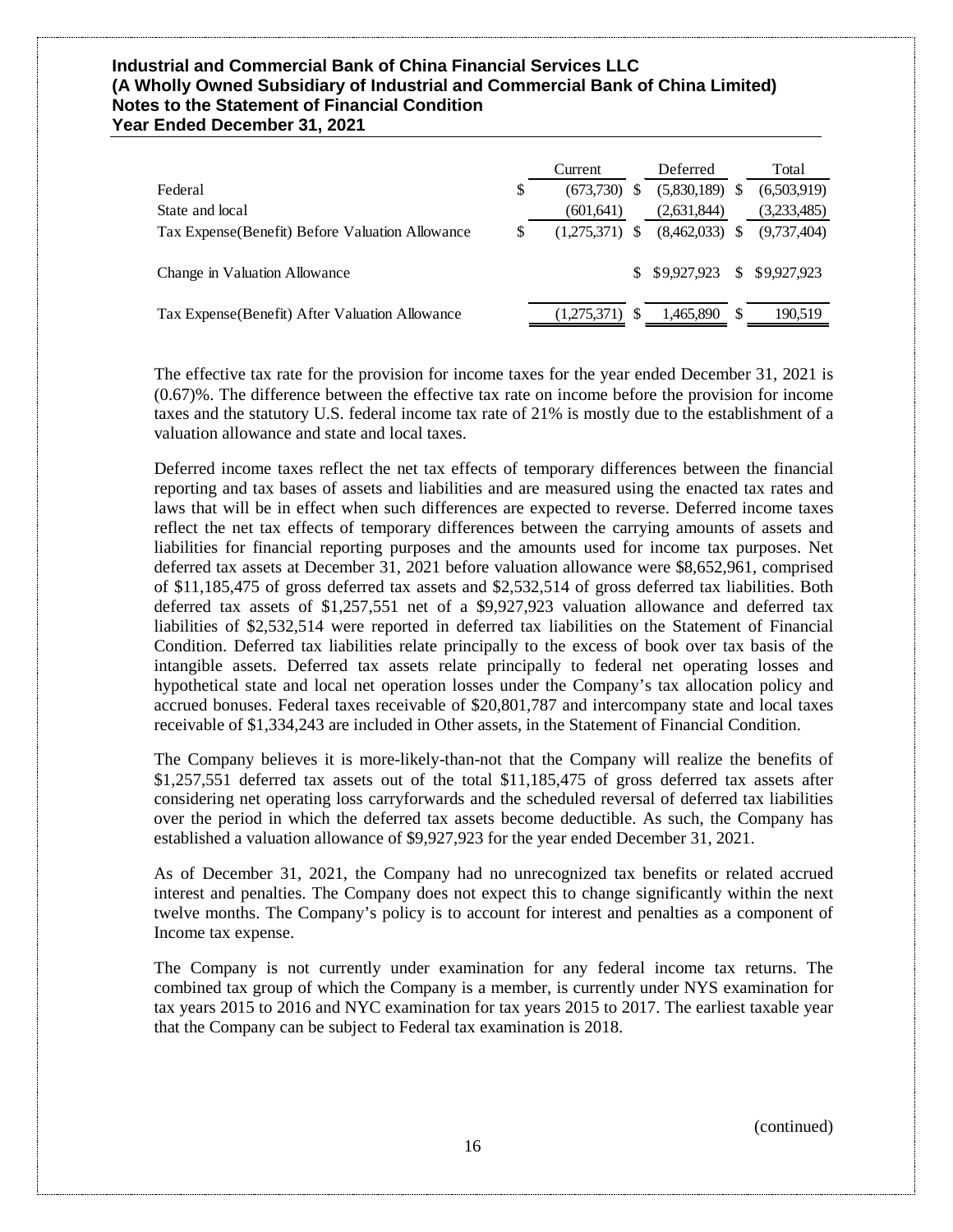#### **(11) Regulatory Requirements**

The Company is subject to the SEC's Uniform Net Capital Rule 15c3-1 (the "Rule"), which requires the maintenance of minimum net capital. The Company has elected to use the alternative method, as permitted by the Rule, which requires that the Company maintain minimum net capital, as defined, equal to the greater of \$1,500,000 or 2% of aggregate debit balances arising from customer transactions, as defined. At December 31, 2021, the Company had net capital of approximately \$503,043,000 which was \$500,937,000 in excess of required net capital of \$2,106,000.

The Company is also subject to the SEC's Customer Protection Rule ("SEC Rule 15c3-3"), which requires, under certain circumstances, that cash or securities be deposited into a special reserve bank account for the exclusive benefit of customers and for the proprietary accounts of introducing brokers. At December 31, 2021, the Company's Customer reserve computation indicated a \$6,715,263 reserve requirement. At December 31, 2021, the Company had qualified securities in the amount of \$69,745,000 segregated in its account reserved for the exclusive benefit of customers.

The Company is also required to perform a computation of reserve requirements for Proprietary Accounts of Brokers ("PAB"). At December 31, 2021, the Company's PAB reserve computation indicated \$36,316,000 reserve requirement. At December 31, 2021, the Company had qualified securities in the amount of \$67,682,000 segregated in its PAB reserve account.

#### **(12) Commitments, Contingencies and Guarantees**

The Company is a member of various exchanges that trade and clear securities or futures contracts or both. Associated with its membership, the Company may be required to pay a proportionate share of the financial obligations of another member who may default on its obligations to the exchange. Although the rules governing different exchange memberships vary, in general the Company's guarantee obligations would arise only if the exchange had previously exhausted its resources. In addition, any such guarantee obligation would be apportioned among the other nondefaulting members of the exchange. Any potential contingent liability under these membership agreements cannot be estimated. The Company has not recorded any contingent liability in the Statement of Financial Condition for these agreements and believes that any potential requirement to make payments under these agreements is remote.

The Company facilitates and enters into contingent and forward starting repurchase agreements with the clients and third parties that settle at a future date, generally within three business days. These forward starting repurchsase agreements are primarily secured by collateral from U.S. government securities.

At December 31, 2021, the Company had reverse repurchase and repurchase agreements with a contractual value of \$6,706,316 and \$11,075,575, respectively. Given the short term nature of these forward strating repurchase agreements value approximate fair value.

In addition, the Company facilitates forward mortgage-backed securities transactions for its clients that settle at a future date, generally within three months. The Company acts as a principal prior to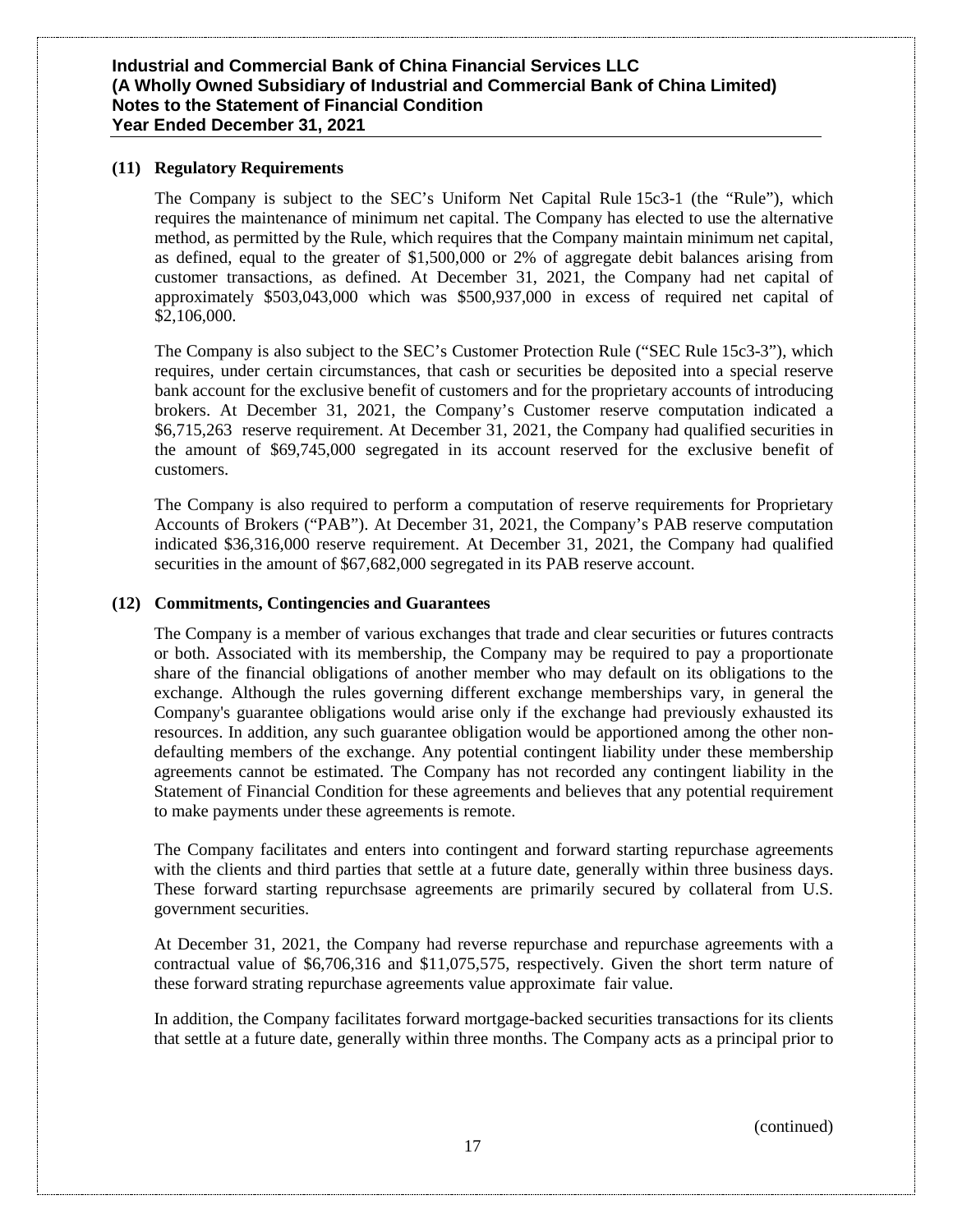settlement date the Company accounts for these transactions as forward contracts and records the fair value associate with those contracts as Derivative contracts on the Statement of Financial Condition. At December 31, 2021, the Company had forward purchase and forward sold transactions of \$3,519,650,000 and \$3,519,650,000, respectively. The fair value associated with these transactions was \$54,525,816 as of December 31, 2021.

## **(13) Leasing Activities – Lessee**

The Company leases office space and a disaster recovery site which are both accounted for as operating leases. The leases are non-cancelable and expire on various terms through 2026.

The following table presents the components of our right-of-use assets and liabilities related to leases and their classification in our Balance Sheet at December 31, 2021:

| <b>Component of Lease Balances</b>                   | <b>Balance Sheet Line Item(s)</b> | $31 - Dec-21$ |
|------------------------------------------------------|-----------------------------------|---------------|
| Assets:                                              |                                   |               |
| Operating lease assets – Office space                | Right of use asset                | \$15,412,099  |
| Operating lease assets – Disaster recovery site      | Right of use asset                | \$416,962     |
| <b>Total leased assets</b>                           |                                   | \$15,829,061  |
|                                                      |                                   |               |
| Liabilities:                                         |                                   |               |
| Operating lease liabilities – Office space           | Lease liability                   | \$16,281,295  |
| Operating lease liabilities – Disaster recovery site | Lease liability                   | \$384,646     |
| <b>Total lease liabilities</b>                       |                                   | \$16,665,941  |

The Company's lease liability of \$16,281,295 associated with its office space consists of total undiscounted lease payments of \$18,438,247 less imputed interest of \$859,701 and lease incentive receivable of \$1,297,250.

The following table includes the weighted-average lease terms and discount rates for operating leases as of December 31, 2021:

| Weighted average remaining lease term: |             |
|----------------------------------------|-------------|
| <b>Operating leases</b>                | 51.1 months |
| Weighted average discount rate:        |             |
| <b>Operating leases</b>                | 2.26%       |

Also, in accordance with the lease agreement, the Company has a letter of credit with the landlord in the amount of \$1,300,000 as security.